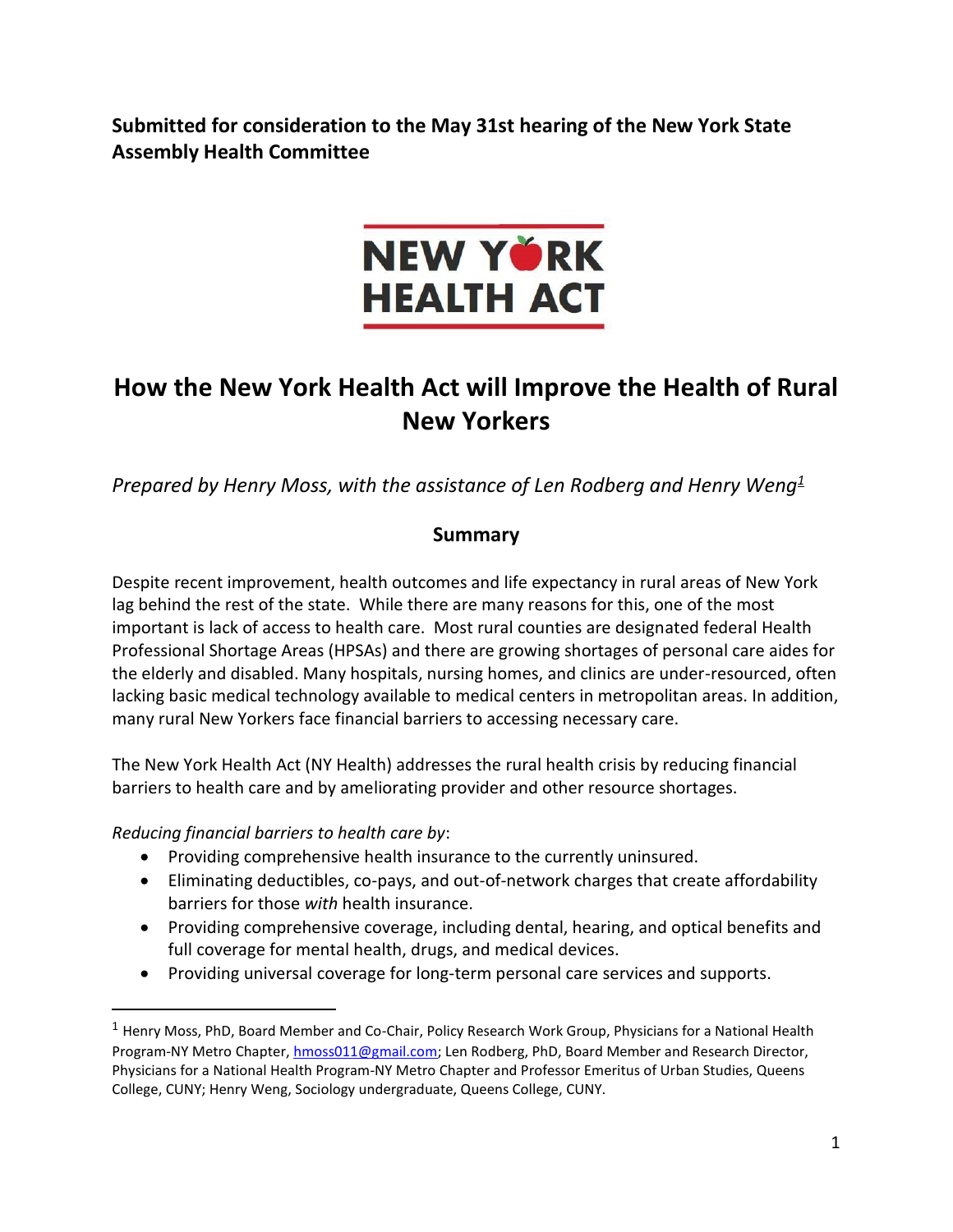#### *Addressing provider and other resource shortages by*:

- Ensuring that all residents of rural New York will have comprehensive health care coverage, so that providers can be assured of payment for their services.
- Increasing low Medicaid and Medicare provider reimbursement rates which currently serve as a disincentive to practicing in rural areas. NY Health is committed to payment rates that shall be, according to the bill, "…related to the cost of efficiently providing the health care service and assuring an adequate and accessible supply of the health care service".
- Exercising greater control over capital planning with priority given to counties with greater facility and technology needs.
- Eliminating the county contribution to Medicaid, allowing counties to reduce property taxes or re-direct property tax receipts to meeting other local needs.
- Eliminating the government expense of providing health insurance to public employees, allowing counties, municipalities, public hospitals, school boards, and other entities to have more funds available for providing health care to the community.
- Eliminating premiums and other out of pocket health care expenses so that most families and businesses in rural New York pay less in taxes needed to support the new program than they have been spending on health care, creating a spending and investment stimulus to depressed upstate communities.

## **Introduction**

Over 1.3 million New Yorkers live in rural areas and, despite recent improvement, their health status and life expectancy lag behind the rest of the state. While there are many reasons for this, lack of access to health care resources is one of the most important. Most counties in rural New York are considered federally-designated Health Professional Shortage Areas (HPSA), including dental and mental health professionals. $1$  Most rural counties are also Medicaid Undeserved Areas (MUA).<sup>2</sup> In addition, many rural New Yorkers face financial barriers to accessing necessary health care. This report looks at ways the single-payer New York Health Act  $(NY Health)^3$  will improve access to health care resources.

NY Health directs the state to provide publicly-funded health insurance for all New York residents without regard to income or immigration status. There will be no premiums (including Medicare Parts B and D), deductibles, or copays, and no restricted provider networks. Benefits will be comprehensive, including dental, optical, hearing, full mental health coverage, and full drug and medical device coverage. The 2019 version of the bill adds coverage for long-term services and supports, prioritizing personal care at home or in a community setting for any disabled New York resident, young or old, who needs assistance with activities of daily living (or care in a nursing home, if necessary).

The program will be financed by current funding for federal and state programs along with new payroll and non-payroll income taxes based on the ability to pay.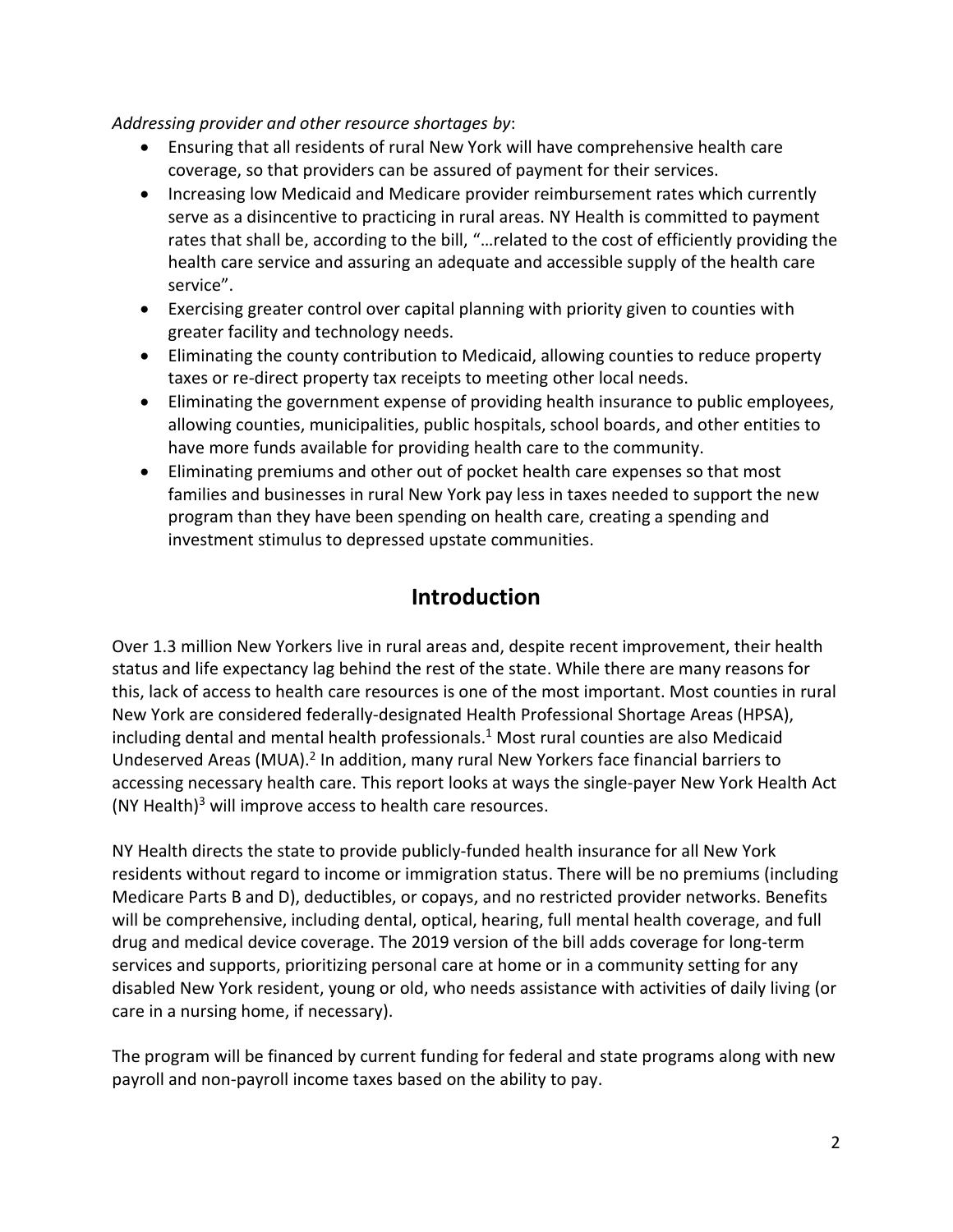NY Health has passed the Assembly for the last four years and, following the 2018 election, has improved prospects for passing the Senate. Understanding the principles and potential impact of NY Health is therefore a matter of significant current interest to the residents of rural New York.

This report looks at Jefferson, Lewis, and St. Lawrence counties, which are included in the North Country Initiative (NCI), a government-funded health care reform program headquartered in Jefferson County. The three counties are sometimes referred to as the Tug Hill Seaway district within the greater North Country region that borders Adirondack Park to the North and Northeast. They are also called the "Tri-County" region.

With about a quarter of a million residents, the Tri-County region contains roughly one-fifth of rural New Yorkers. The area exhibits the kinds of health care access problems facing much of rural New York.

## **Tri-County health profile**

The Tri-County region has a poor health profile as indicated by the high prevalence of important physical and mental health conditions and the high prevalence of avoidable hospital admissions.

### **Physical health indicators**

According to a 2016 needs assessment, the region has the highest, or among the highest, rates in the state of the following important primary health indicators<sup>4</sup>:

- Adults of all ages who are overweight or obese.
- Adults of all ages with hypertension (high blood pressure).
- Diabetes.
- Premature death from stroke.
- Death from liver cirrhosis.
- Death from diabetes.

The region is also well above the state average (and national average) in age-adjusted mortality rates for several major disease categories, including cardiovascular disease, cancer, and lung disease.<sup>5</sup> Years of potential life lost for these conditions, and the number of premature deaths, are consequently also higher.

#### **Avoidable hospital admissions**

Health care access problems correlate with the prevalence of avoidable hospitalizations, admissions that could have been prevented by early detection and intervention through routine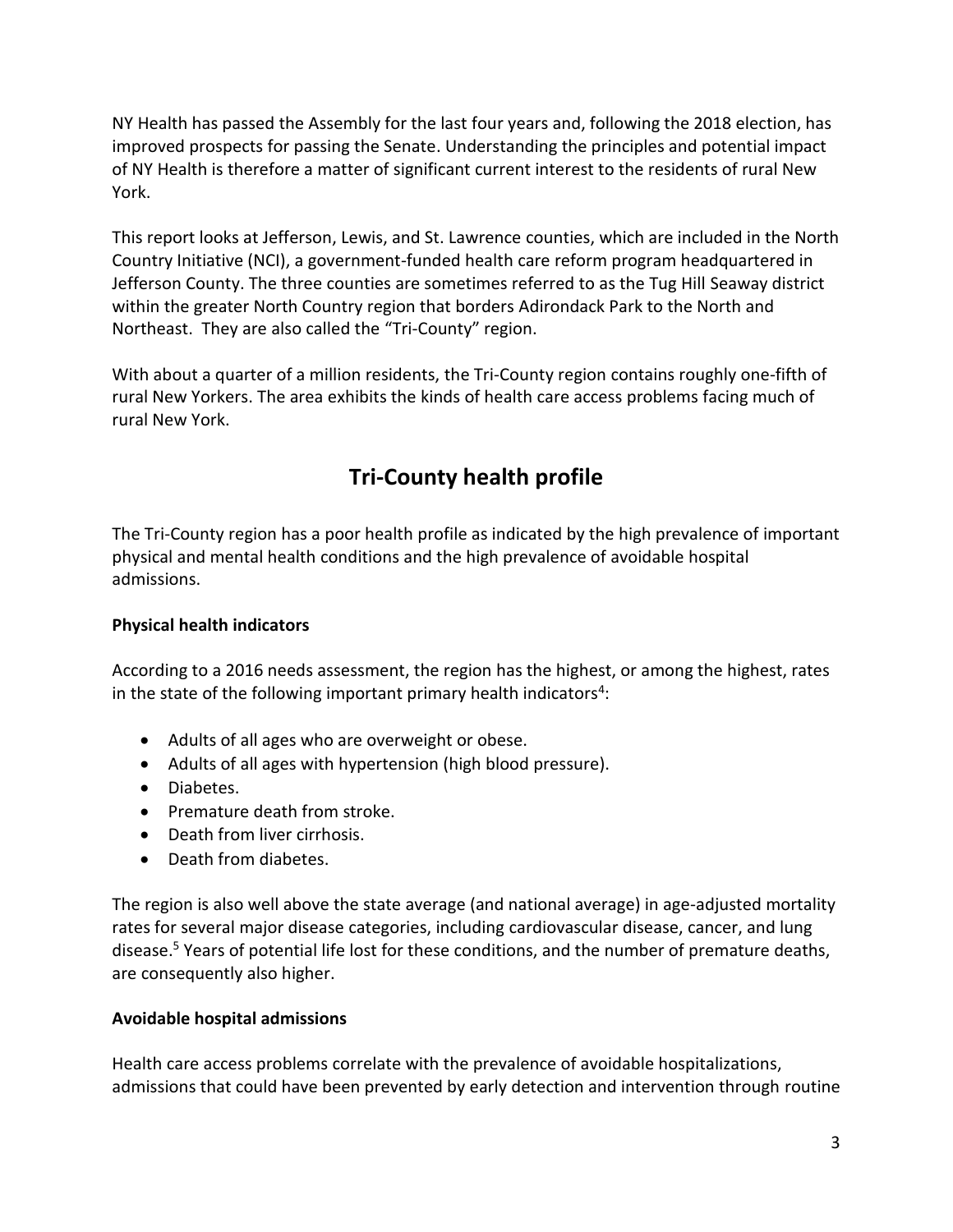primary care. Data from the Medicaid program show that rates of avoidable admission for some of the most important medical conditions are well-above both the upstate New York average as well as the overall state average, despite patients having Medicaid insurance coverage<sup>6</sup>. These include pediatric acute conditions, adult diabetes, adult respiratory conditions, COPD, pneumonia, dehydration, diabetes complications, heart failure, and uncontrolled diabetes. The composite numbers for all conditions, as shown in **Figure 1**, indicate the scale of the problem:



\*excluding New York City

Of further note are ER visits for untreated tooth decay. In 2005 the region had 62% more such visits than the statewide average. By 2015 the excess grew to 105% (Lewis County), 148% (Jefferson County), and 161% (St. Lawrence county) while the state-wide average increased by only 25%. St. Lawrence ranked 60<sup>th</sup> of 62 counties in this statistic<sup>8</sup>. It is well known that poor dental health makes a person more susceptible to a number of serious medical conditions<sup>9</sup>.

#### **Mental and behavioral health indicators**

The Tri-County area also has the highest, or among the highest, rates in the state of the following<sup>10</sup>.

- Percentage reporting binge drinking.
- Suicide.
- Medicaid in-patient admission for alcohol abuse.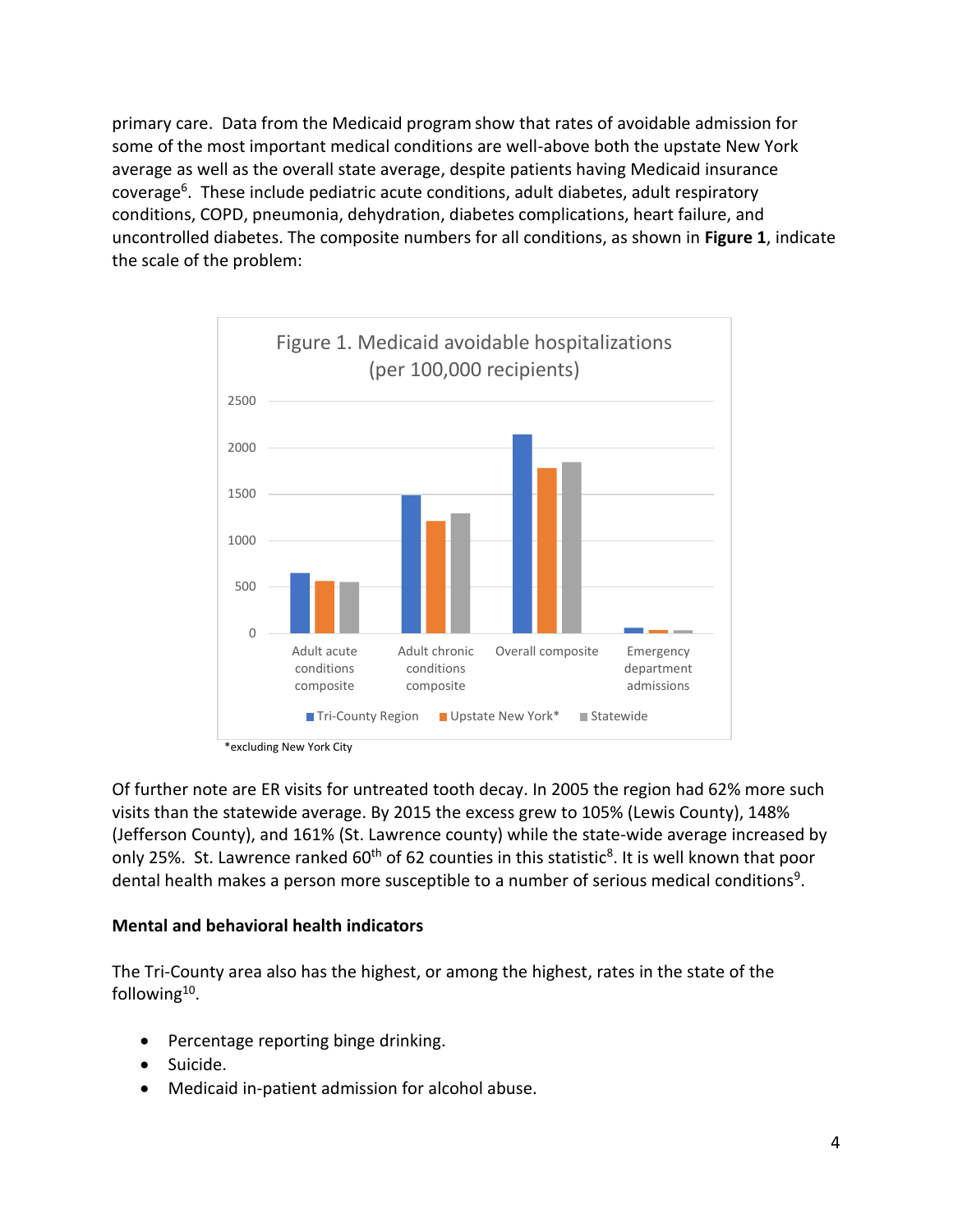- Medicaid in-patient treatment for drug abuse.
- Medicaid ER visits for substance use disorders.
- Public mental health system patients with depression.
- Public mental health system patients with anxiety disorders.
- Public mental health system patients with neurodevelopmental disorders.

The area also has the lowest rate of follow-up care following hospitalization for mental illness<sup>11</sup>.

Of special note is that mental health patients in the Medicaid system have the highest rates of smoking in the state, at all ages<sup>12</sup>. This suggests that those being treated for mental health conditions are also likely to be in poor health. It is well established that, even beyond smoking, poor mental and physical health tend to co-exist and reinforce each other.

It should also be noted in this regard that opioid addiction has risen over the last decade in the Tri-County area, consistent with national and statewide trends. Emergency department admissions for opiate poisoning more than doubled between 2010 and 2014, from 197 to 518 and admissions for heroin poisoning nearly tripled, from 55 to 142 over the same span<sup>13</sup>. While the state and federal governments have recently mobilized to address the problem, as of 2016 the region had no opioid addiction treatment centers<sup>14</sup>.

#### **Health care provider shortages**

As federally-designated Health Professional Shortage Areas (HPSAs) and Medicaid Undeserved Areas (MUAs), the three counties have significant provider shortages, as indicated in **Figure 2**.

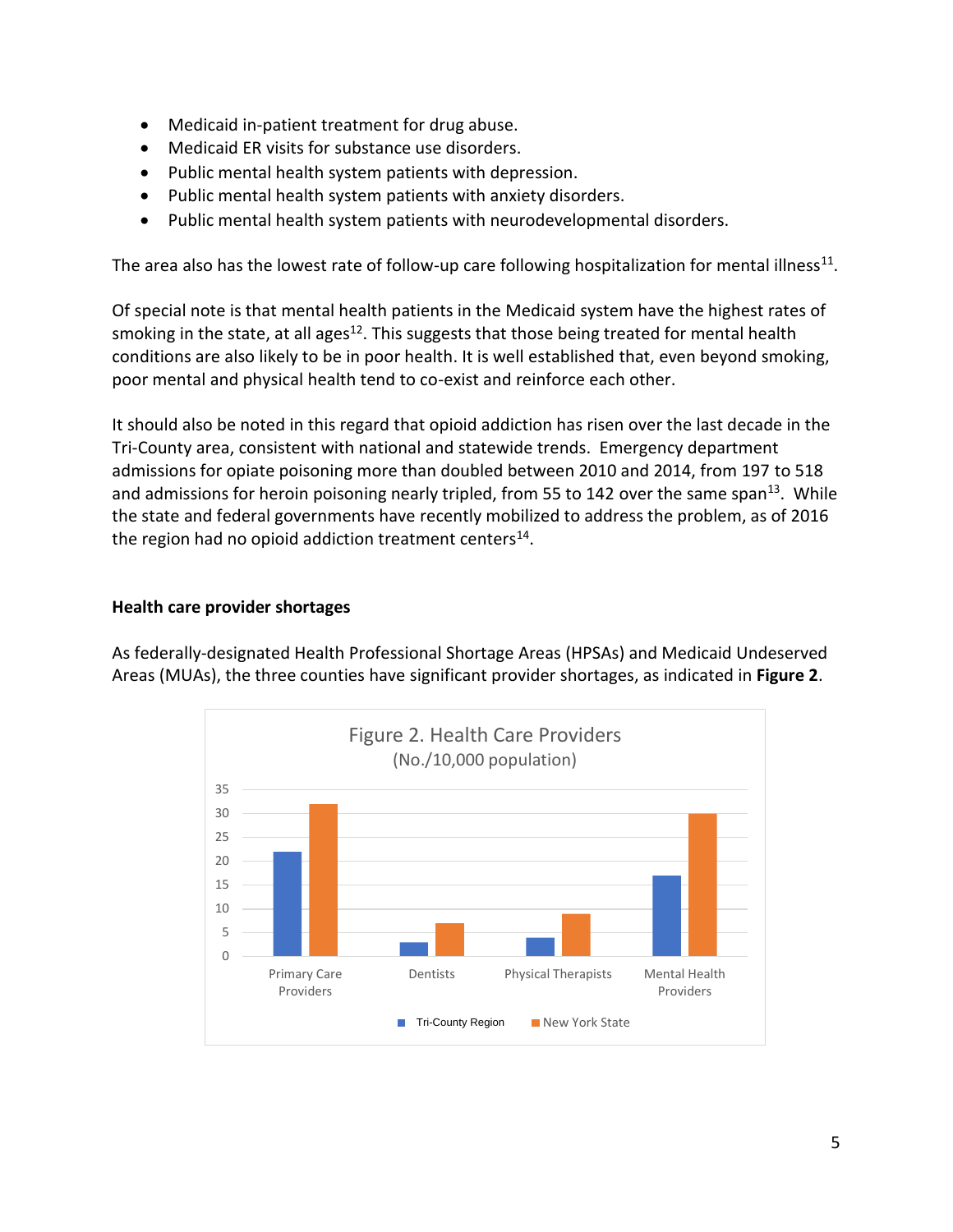The area also has shortages of substance use disorder (SUD) crisis facilities (1), in-patient facilities (2), residential facilities (6), and opioid treatment facilities (0)<sup>15</sup>.

The number of nurse practitioners and physician assistants per capita is also less than a quarter of the state average<sup>16</sup>. This is particularly important because NPs and PAs are trained to perform routine medical procedures and can prescribe medications, reducing the burden on primary care physicians and helping to reduce shortfalls in primary care.

Of special note is the persistent shortage of personal care aides for older and younger adults with disabilities and chronic health conditions throughout rural New York<sup>17</sup>. According to the state's federally-approved Medicaid long-term care plan, personal care in the home or community, is guaranteed for all who need assistance with activities of daily living, without waiting lists. However, the home care worker shortage has created a situation where thousands of rural residents needing assistance have been living unsafely at home, or have been forced into hospitals, nursing homes, and other institutions while waiting for home care services. Others do not receive the needed number of care hours.

Personal care aides experience high rates of burnout and turnover due to poor pay and working conditions<sup>18</sup>. Dealing with long travel distances and poor weather in upstate New York makes the situation particularly difficult for aides who are often not compensated for travel time and expense. Low Medicaid reimbursement rates to home care agencies make it difficult to improve salaries, even as the state moves to increase the minimum wage.

The shortage has reached crisis levels and the state has had to use emergency funds to ameliorate a situation that continues to this day<sup>19</sup>. It will only grow worse as rural New York continues to lose younger residents at a rate higher than the state average<sup>20</sup>. The physical, emotional, and financial burden on family caregivers is consequently increasing.

## **New York Health Act: Reducing financial barriers to health care in rural New York**

Some of the reasons for the poor health profile relate to poor socioeconomic conditions, including poverty, income insecurity, low education levels, and other social determinants of health. The Tri-County area has has levels of educational attainment lower than the state average<sup>21</sup>, the second highest poverty rate of any region in the state health reform program<sup>22</sup>, a median income much lower than the state average<sup>23</sup>, and more unemployment than the statewide average<sup>24</sup>. 35% of residents reported housing insecurity<sup>25</sup> and 23% experienced food insecurity<sup>26</sup> within a recent 12-month period.

Such conditions, however, make access to health care services, especially primary, preventive, and mental health care, that much more important. NY Health addresses the problem of access to health care in two ways. The first is by reducing financial barriers to access. The second is to reduce provider and resource shortages.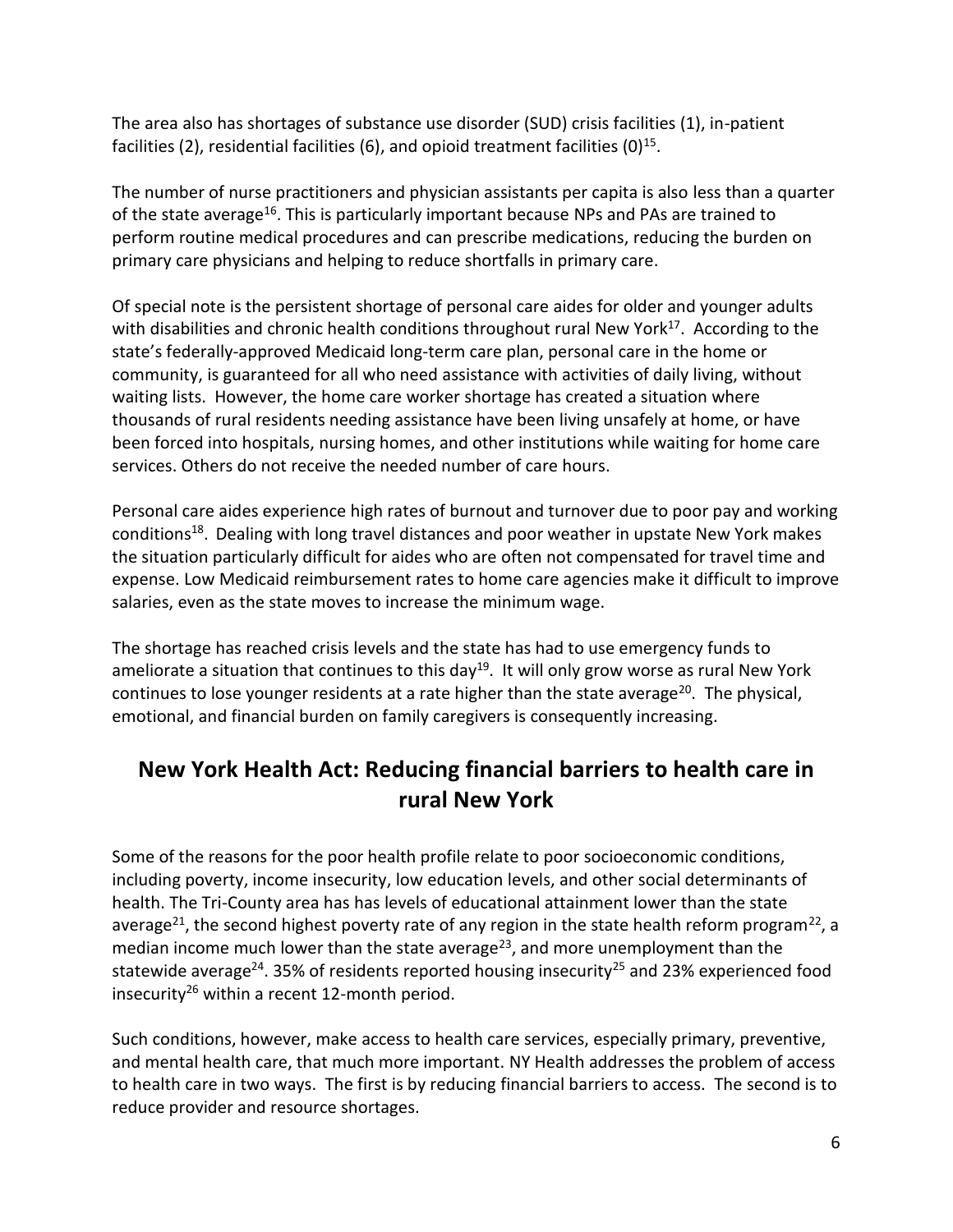With respect to reducing financial barriers to care, NY Health will help by:

- Covering the uninsured.
- Ending cost sharing (deductibles, copays, and coinsurance)
- Providing more comprehensive medical coverage, including dental, hearing, optical, mental health, drugs, and medical devices.
- Providing universal coverage for long-term personal care services.

### **Covering the uninsured.**

*NY Health guarantees health insurance for all New Yorkers regardless of income or immigration status.*

Since the enactment of the Affordable Care Act, the number of uninsured in New York has dropped considerably. This has been largely due to the expansion of Medicaid, the introduction of the Essential Plan, which effectively increased the Medicaid eligibility threshold, and the availability of subsidies for those unable to afford to purchase private plans on the ACA exchange. It has also been due to enhanced efforts to get eligible people to enroll in available programs. Unfortunately, the elimination of the ACA insurance mandate has slowed the improvement.

In 2016, the uninsured rate in the Tri-County area stood at  $6.1\%^{27}$ . Most of the uninsured reported affordability as the main reason for not having insurance, especially those who were unemployed<sup>28</sup>.

Lack of health insurance is responsible for avoidable deaths and for the avoidable development of chronic conditions and disabilities due to failure to receive preventive services or address medical conditions at early stages. Researchers have shown that there are over 30,000 preventable deaths each year in the U.S. due to lack of insurance<sup>29</sup>. Studies have shown that 20% of uninsured individuals go without needed care during a given year, while only 3% of those with private insurance and 8% of those with public insurance avoid care during the same time period $30$ . A study showed that uninsured individuals were three times more likely than those with private coverage to postpone or not get a needed prescription, due to cost<sup>31</sup>.

## **Ending cost sharing (deductibles, copays, coinsurance)**

## *NY Health eliminates financial barriers to care for those who have insurance, including deductibles, copays, coinsurance, and out-of-network charges.*

Research shows that cost-sharing at the point of health care service in the form of having to meet requirements for deductibles, copays, out-of-network charges, and other out-of-pocket expenses, increases the likelihood of avoiding necessary care. 23% of U.S. households that *have* insurance report someone going without needed care, and 29% of the insured are considered underinsured. 41% of underinsured put off care and 49% have trouble paying medical bills<sup>32</sup>. The significance of underinsurance is made clear by looking at the rate of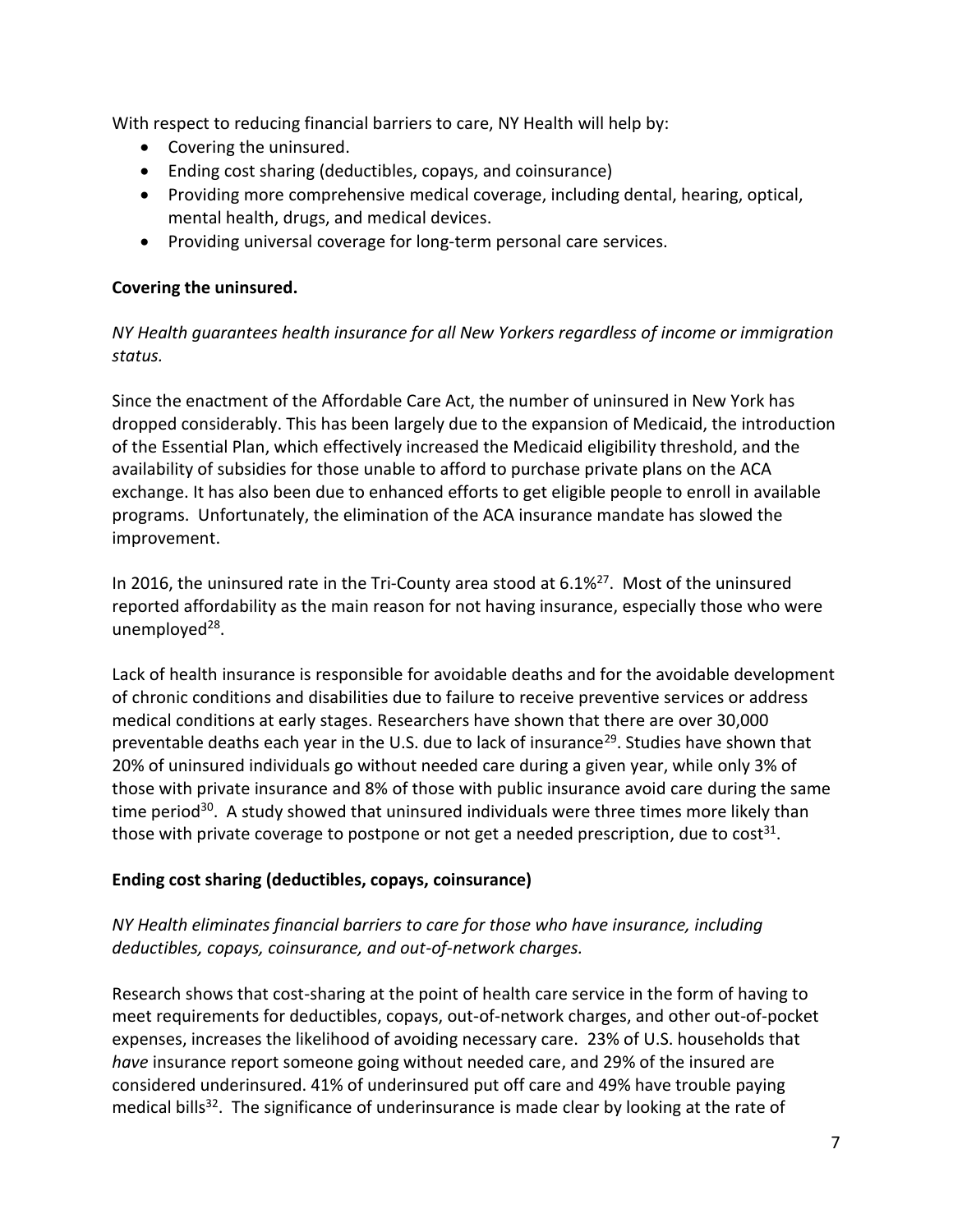growth of deductibles for employer plans in New York, as shown in **Table 1**. The large increases dwarf the 15% rate of inflation over the same period.

Table 1. Increase in employer health insurance plan deductibles in New York, 2008-2017<sup>33</sup>.

|                                       | 2008  | 2017  | <b>Percent increase</b>     |
|---------------------------------------|-------|-------|-----------------------------|
| Percent of employees with deductibles | 46.6% |       | 75.2% 61.4%                 |
| Average deductible for individuals    | 732   | 1,687 | 130.5%                      |
| Average deductible for families       | 1,524 |       | $\frac{1}{3}$ ,226   111.7% |

In 2017, 58% of the insured in the Tri-County region used employer-based commercial insurance or the military's Tricare program. 24% used Medicare which also has substantial costsharing as shown in **Table 2** 34 .

**Table 2**. Cost-sharing for Traditional Medicare in 2019 35 .

| <b>Cost-sharing for</b> | <b>Cost to Medicare recipients</b>                                            |  |  |
|-------------------------|-------------------------------------------------------------------------------|--|--|
| Medicare Part A         | \$1,364 per hospitalization benefit period plus \$341 daily co-insurance for  |  |  |
|                         | days 61 through 90. \$682 thereafter up to lifetime reserve limit.            |  |  |
|                         | (\$170.50 daily co-insurance for skilled nursing facility after 20 days up to |  |  |
|                         | 100-day limit; Recipient responsible for full coverage thereafter)            |  |  |
| <b>Medicare Part B</b>  | Monthly premium & \$185 annually. 20% co-pay per service                      |  |  |
| Medicare Part D         | Varies based on plan and income level; Standard plan has up to \$415          |  |  |
|                         | annual deductible with 25% co-insurance thereafter, plus co-pays for          |  |  |
|                         | higher-tier drugs; and no coverage after \$3,820 limit ("donut hole").        |  |  |

**Providing more comprehensive medical coverage, including dental, hearing, optical, mental health, drugs, and medical devices.**

*NY Health offers comprehensive benefits and includes any service covered by Medicare, Medicaid, the Child Health Insurance Program, or New York public employee health insurance plans.*

Out-of-pocket costs for dental services can be significant and lead many to neglect this important area of health care. Unfortunately, this kind of neglect can turn a minor dental problem into a major one, leading to far more expensive dental procedures as well as serious medical problems that commonly arise from dental infections, gum disease, and other conditions. Medicaid covers essential dental services, but only for the very poor. NY Health will cover dental care for all, with no cost-sharing and no restricted provider networks.

NY Health will also cover essential hearing and optical services, and any drug listed in the New York State Preferred Drug Program, with no copays. Despite parity laws, many commercial insurance plans still limit mental health and addiction coverage through restricted networks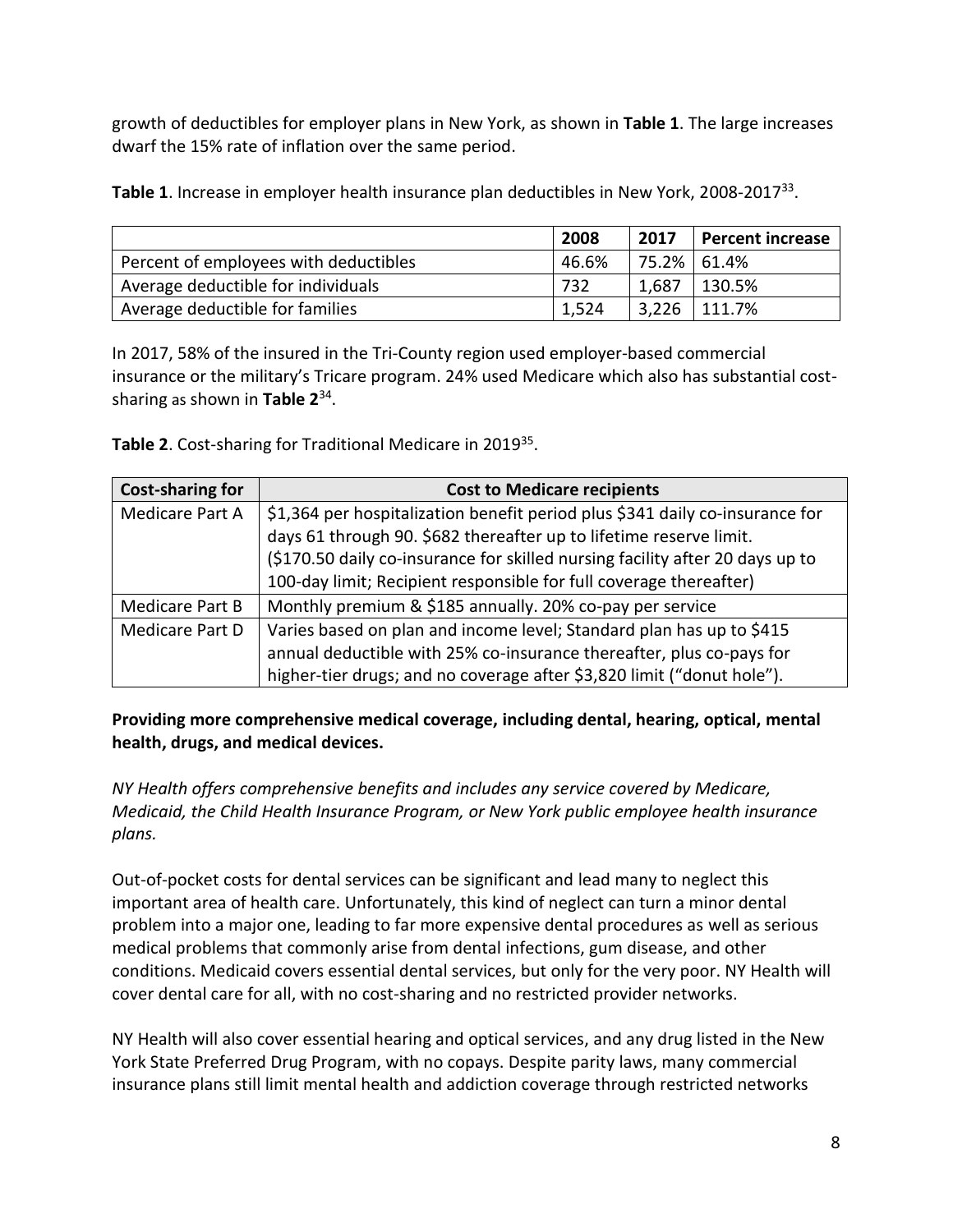and extensive prior authorization requirements. NY Health will cover all essential services with minimal prior authorization requirements.

#### **Providing universal coverage for long-term personal care services.**

*NY Health includes coverage for long-term services and supports based on the current New York Medicaid long-term care plan. The program prioritizes a personal care aide in a home or community setting for any state resident needing assistance with activities of daily living, up to and including, round-the-clock care. Those who cannot be managed at home are guaranteed a bed in an appropriate nursing or other facility.*

It is well-known that quality person-centered long-term care can have positive health benefits, including fewer falls, fewer nutritional deficits, better medication compliance, better infection control, and fewer acute care hospital admissions. Going without care, having inadequate hours of care, or having poor care can worsen health in many ways.

Access to long-term services and supports in New York is currently restricted to either the very poor, through Medicaid, or the wealthy who can afford long-term care insurance or can pay out-of-pocket for a nursing home or a personal care aide. The average annual cost of a semiprivate room in a New York nursing home was \$132,000 in 2015 and the cost of an aide at home for 6 hours daily was over \$45,000<sup>36</sup>. A round-the-clock aide could reach \$100,000 annually.

Although long-term care costs in rural New York are lower than the state average, low income residents face serious affordability problems. The majority of working and middle- class families in the Tri-County area are not poor enough for government help or rich enough to pay for care directly. Those in need of care must either live unsafely at home or seek help from family members and friends. While caregiving can be a rewarding experience, the burden can be heavy for families when caregivers must quit jobs or reduce working hours. It can also be emotionally burdensome when dealing with complex medical conditions or conditions that involve behavioral disturbance, such as Alzheimer's disease and other dementias. Caregivers often sacrifice their own physical health and suffer high rates of anxiety disorders and depression.

NY Health extends to all New Yorkers full access to the state's long-term personal care plan benefit now available only to Medicaid recipients. Based on an objective assessment of care need, New Yorkers will be entitled to a personal care aide at home or in a community setting for assistance with activities of daily living. Nursing home beds will be available, with no costsharing, should a disabled individual require more intensive care.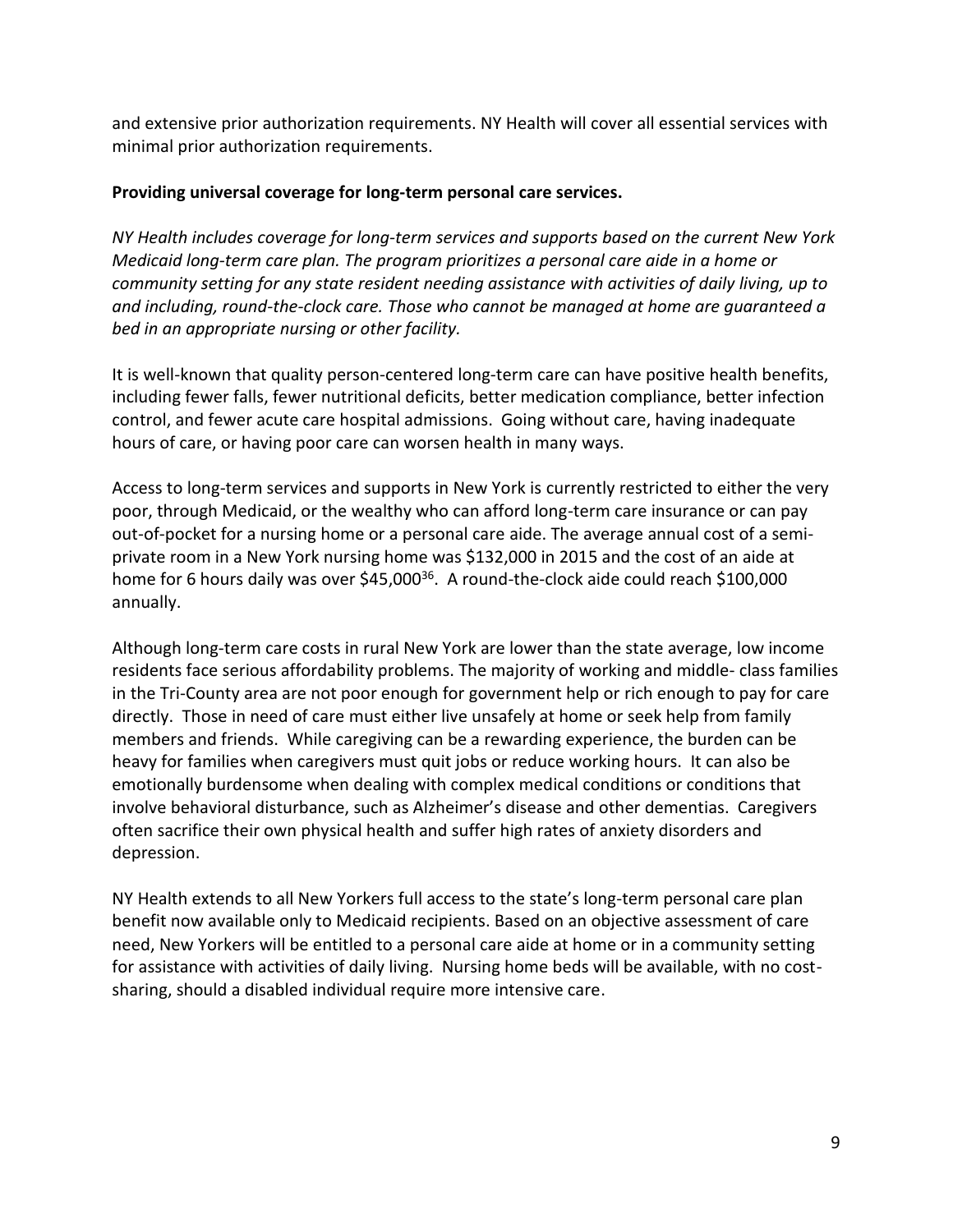## **New York Health Act: Reducing provider and resource shortages**

The second way that NY Health will improve access to health care services is through ameliorating provider and other resource shortages.

This will be accomplished by:

- Improving payment to health care providers.
- Increasing spending on facilities.
- Providing savings for counties and municipalities.
- Improving the rural economy.

#### **Improving payment to health care providers**

*The NY Health legislation commits the state to fair negotiations over reimbursements to health care providers. The legislation mandates that payment rates "shall be reasonable and reasonably related to the cost of efficiently providing the health care service and assuring an adequate and accessible supply of the health care service."*

NY Health will radically improve the health care situation in rural areas by providing reasonable payment for services based on health care need and not insurance source. Low Medicare and Medicaid reimbursement rates to physicians, dentists and other primary care providers will be replaced by rates that will attract providers to rural areas and provide them with adequate support staff including RNs, LPNs, medical assistants, dental assistants and hygienists, physical therapists, radiology technicians and many others.

NY Health will also assure that providers get paid. In the current system, there are many who cannot afford to pay their cost-sharing bills forcing providers to engage staff or agencies for collections or to write off unpaid bills as bad debt.

Past efforts to overcome provider shortages have been stopgap and piecemeal, involving government grants, emergency funding, telehealth, and a variety of incentive programs. None represents a long-term solution, however, because they do not assure continuity of services, including care coordination. Programs experimenting with more sustained and integrative approaches have needed access to substantial federal demonstration project funding and have been addressing only Medicaid patients.

Some graduates of U.S. medical schools have an interest in working in underserved areas and many recent graduates of foreign medical schools see these areas as a good way to start a career. However, both groups have shown high levels of turnover, seeking opportunities in nonrural areas within 1-2 years<sup>37</sup>. To improve the situation in the North Country and other rural parts of the state, health professionals should reside in their communities and anchor stable, integrated health care organizations that can coordinate care and work effectively with social service agencies and public health officials.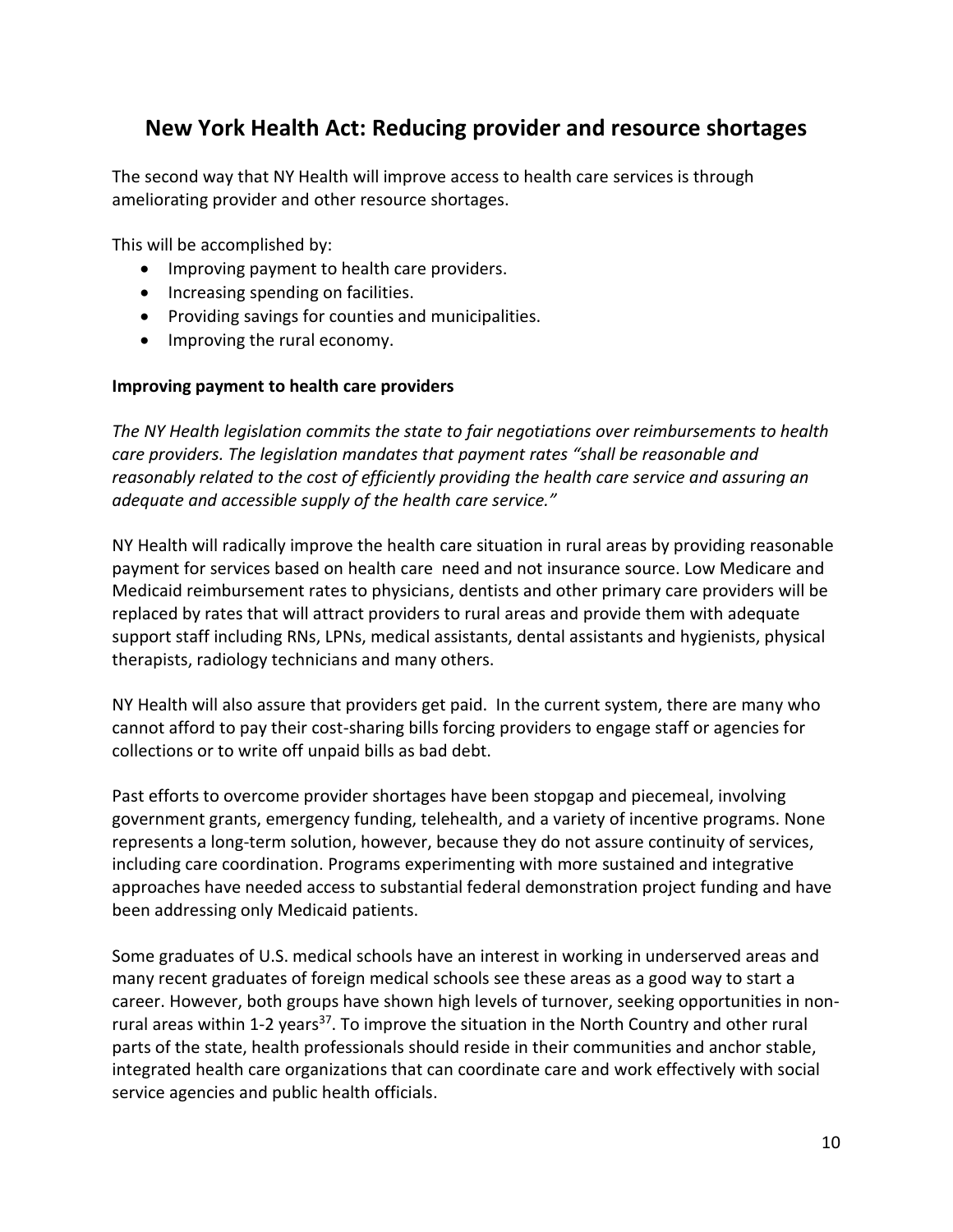Studies show that health care professionals from rural areas are more interested in serving their communities upon graduation. Stronger efforts will be needed to encourage local residents to enter medical schools<sup>38</sup>. NY Health requires that payment methodologies and rates include a distinct component for graduate medical education.

#### **Increasing resources for facilities**

## *NY Health centralizes planning for health care facilities with the state and will direct facility spending based on community need.*

In the current health care financing system, private institutions direct their own facility planning. Rich hospitals will build new facilities or acquire additional technology in an effort to compete effectively with other institutions and attract wealthier clients. Hospitals and nursing homes with high numbers of Medicaid patients or dual-eligible (Medicare and Medicaid) older adults, are chronically under-resourced. NY Health's mandate to assure access to health care for every New Yorker will ameliorate this situation by having the state assume direct responsibility for allocating facility funding and basing it on need. A hospital in an underserved area will get its first MRI machine before a wealthy suburban chain gets its fifth. Rural areas will get needed outpatient and urgent care clinics in underserved communities.

#### **Savings for counties and municipalities**

*The county contribution to Medicaid, based on local property taxes, will no longer be required in the NY Health financing plan. Counties with limited financial resources, such as those comprising the Tri-County region, could use the freed-up resources to expand essential services. Further resources will become available as county and local governments will be relieved of the burden of providing health insurance to employees.*

Counties currently contribute to the financing of Medicaid through local property taxes. In addition, health insurance for public employees makes up a significant portion of the budget for counties, municipalities, school boards, public hospitals and nursing homes, and other public agencies and departments. These expenses place significant pressure on the budgets of rural counties and municipalities, compromising essential services and needed infrastructure improvements.

NY Health eliminates the county share of Medicaid financing, shifting the burden to the new state taxes. Savings in this area can be used to relieve property owners of burdensome property taxes, expand essential services, including health care services, or engage in important infrastructure projects.

NY Health also reduces the cost to public entities for employee health insurance coverage, usually a large share of their operating budgets. While these entities will still pay the employer share of payroll taxes, this should be significantly less than current premiums and administrative expense. This will be especially important for under-resourced public hospitals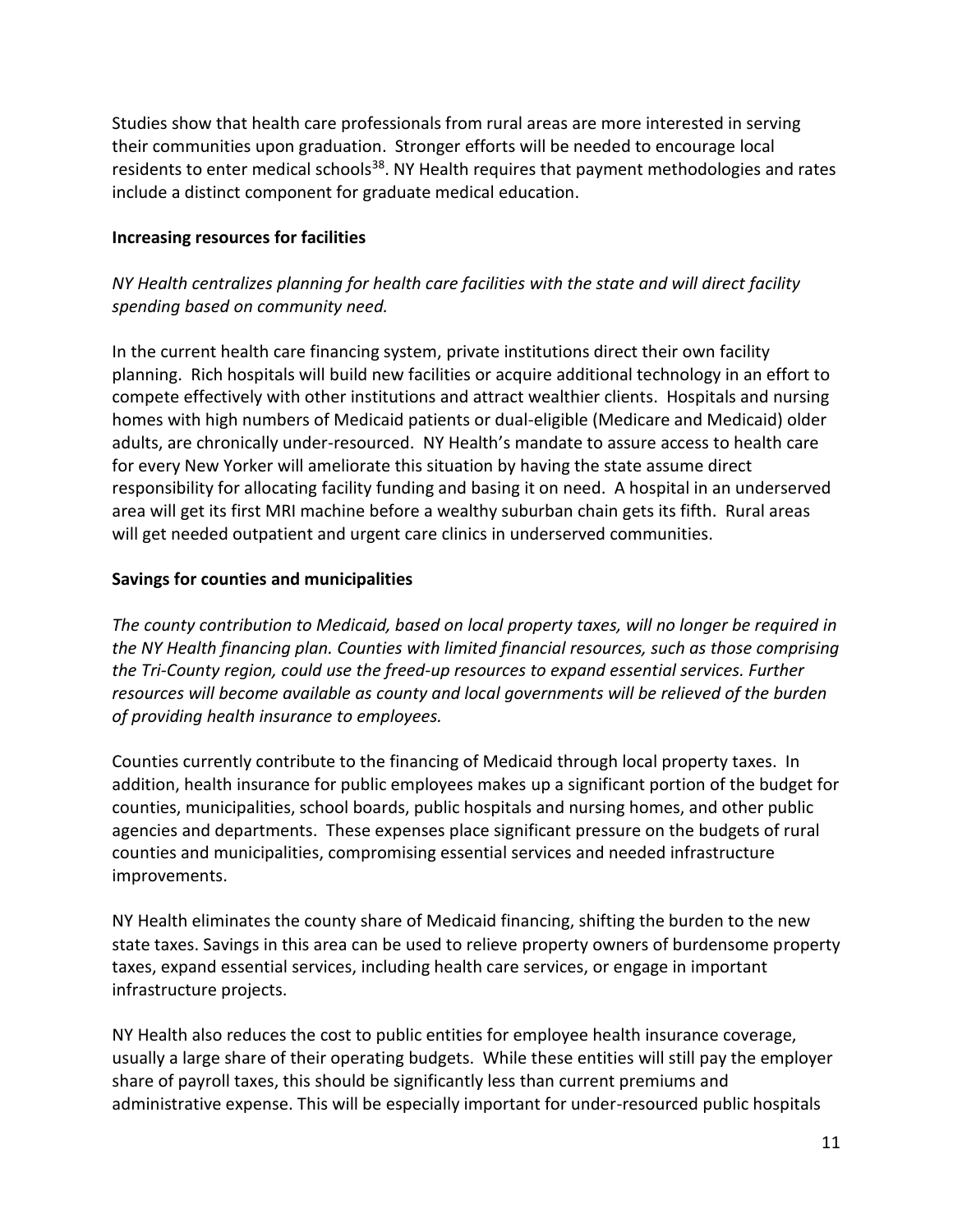and nursing homes. **Table 3** shows the county savings through the combined Medicaid and county employee health insurance cost reductions for Jefferson, St. Lawrence, and Lewis counties. (based on the tax schedule shown in **Table 4**).

| County       | <b>Property</b><br>taxes | <b>Medicaid</b><br>Costs | <b>Health</b><br><b>Insurance</b><br>costs | <b>New York</b><br><b>Health</b><br>taxes | County<br>savings** | Savings as a<br>percent of<br>property<br>taxes |
|--------------|--------------------------|--------------------------|--------------------------------------------|-------------------------------------------|---------------------|-------------------------------------------------|
| Jefferson    | \$54,883,326             | \$19,242,350             | \$8,127,102                                | \$3,935,776                               | \$23,433,676        | 42.7%                                           |
| Lewis        | \$15,463,412             | \$13,385,559             | \$16,300,644                               | \$3,324,529                               | \$26,361,674        | 170.5%                                          |
| St. Lawrence | \$42,900,103             | \$18,832,211             | \$12,285,000                               | \$3,218,232                               | \$27,898,979        | 65.0%                                           |

#### **Table 3. County savings under the New York Health Act**<sup>39</sup>

\*\* *County savings = Medicaid costs + Health insurance costs – NY Health Taxes*

#### **Improving the rural economy**

*NY Health will finance its program using progressive payroll taxes and taxes on non-payroll (investment) income based on the ability to pay. Studies have estimated that up to 90% of New Yorkers will spend less on taxes than they currently spend on out-of-pocket health care expenses. Most small and mid-sized businesses that provide insurance for their employees will also see savings. These savings will have a stimulus effect on local economies.*

The median income in the Tri-County area is the lowest in the state<sup>40</sup>. With NY Health's progressive tax plan based on the ability to pay, over 90% of Tri-County residents can expect to have taxes lower than what they currently spend for health care. Some will be far lower. These savings will occur even as benefits are expanded to include dental, long-term care, and other services. Only those few with very high incomes will end up paying more in taxes to support NY Health than they spend now on health care. The payroll tax component is paid 80% by employers and 20% by employees.

Most businesses will also save relative to the current cost of providing insurance to their employees. **Table 4** shows estimated tax rates for individuals and families and the savings that can be expected at different levels of income. It is based on a model progressive tax schedule.

| <b>Annual Income</b> | <b>Employee tax</b> | <b>Effective rate</b> | <b>Employer tax</b> | <b>Effective rate</b> |
|----------------------|---------------------|-----------------------|---------------------|-----------------------|
| \$25,000             | \$0                 | 0%                    | \$0                 | 0%                    |
| \$50,000             | \$900               | 1.8%                  | \$4,500             | 9%                    |
| \$75,000             | \$1,800             | 2.4%                  | \$9,000             | 12%                   |
| \$100,000            | \$2,700             | 2.7%                  | \$13,500            | 13.5%                 |

#### **Table 4. New York Health tax schedule**<sup>41</sup>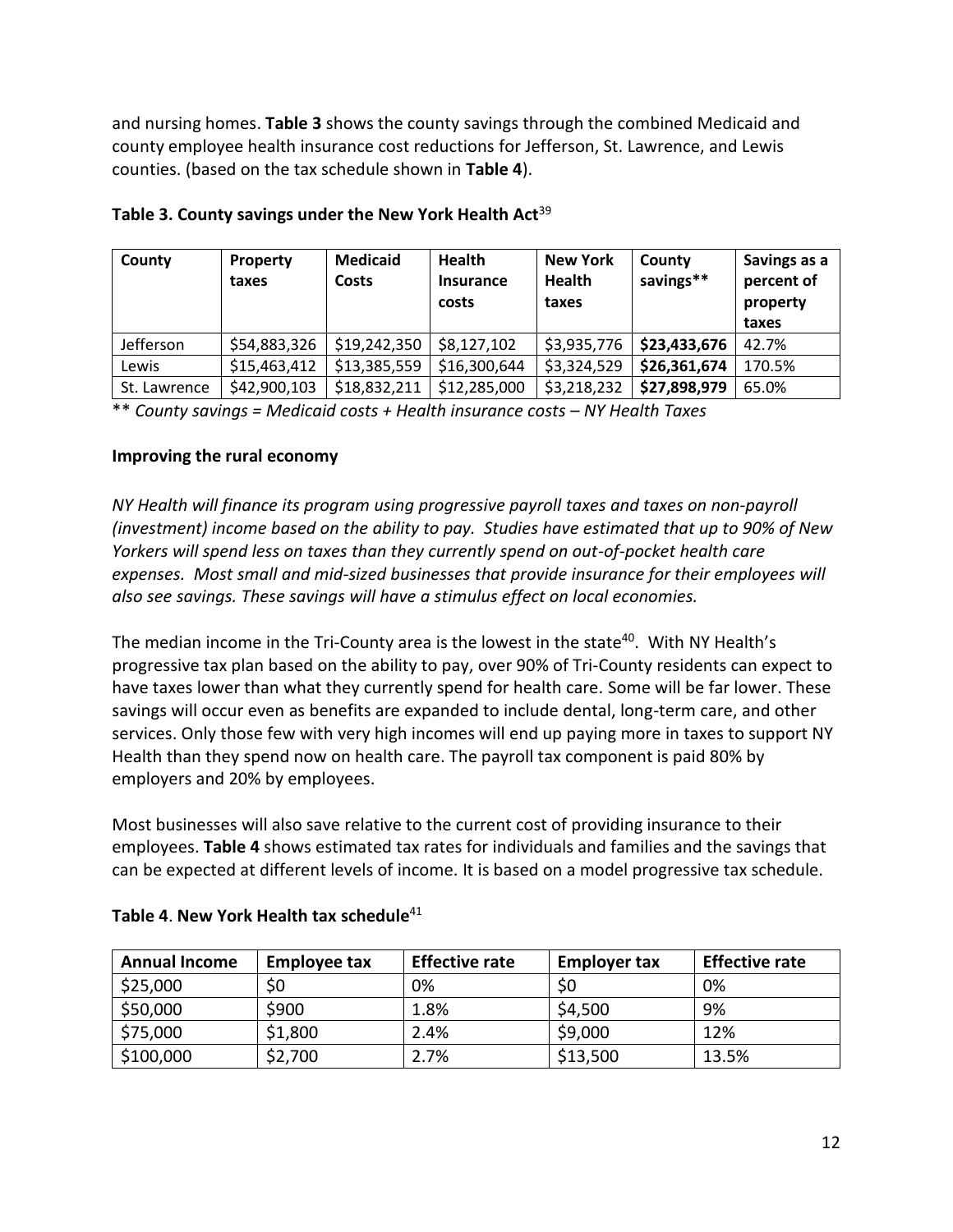The economy of the Tri-County area and rural New York generally is based on small to mid-sized businesses. Those employers who offer health insurance to employees have seen their premiums rise dramatically over the last decade. Some have responded by offering plans with limited coverage, restricted provider networks, and higher deductibles. Others are asking employees to pick up a greater share of the cost of the plan or have dropped insurance coverage altogether, forcing employees to seek coverage on the ACA insurance exchange. Still others have been forced to cut back on wages and raises in order to keep an insurance plan in place. Unions have limited negotiating power when health insurance costs rise. **Table 1** above showed the dramatic increase in deductibles over the past decade. **Table 5** shows the average increase in private-sector employer-based health insurance premiums in New York over the last ten years. Inflation over that period was only 15%.

|                                   | 2008     | 2017     | <b>Percent increase</b> |
|-----------------------------------|----------|----------|-------------------------|
| Average premium                   |          |          |                         |
| Single coverage                   | \$4,638  | \$7,309  | 57.6%                   |
| Family coverage                   | \$12,824 | \$21,317 | 66.2%                   |
| Average employee share of premium |          |          |                         |
| Single coverage                   | \$947    | \$1,568  | 65.6%                   |
| Family coverage                   | \$3,376  | \$5,878  | 74.1%                   |

**Table 5**. Private-sector employer-based premium increase, 2008-2017. <sup>42</sup>

Economic studies have shown that savings to individuals, families, and businesses will have a stimulus effect on the state economy, creating new jobs and opportunities for investment and entrepreneurship<sup>43</sup>. This will be very important for rural New York where the economy has been depressed in the face of an ageing population.

## **Conclusion**

Rural New York faces barriers to accessing quality health care resulting in poor health status. Some of these barriers are financial, as residents forgo necessary care due to lack of affordability. There are still many who lack insurance or who have insurance plans with high levels of cost sharing. Many working and middle-class families cannot access important services, including dental and long-term care, because they are not poor enough for Medicaid eligibility or rich enough to pay out of pocket.

Other barriers are due to chronic shortages of health care providers, including primary care physicians, dentists, and home care workers. These shortages are due, in part, to low payment rates by Medicaid and Medicare which serve as a disincentive to setting up a practice in a rural setting. They are also due to chronic budget shortfalls in rural counties and municipalities that create resource shortages in public hospitals, clinics, and nursing homes.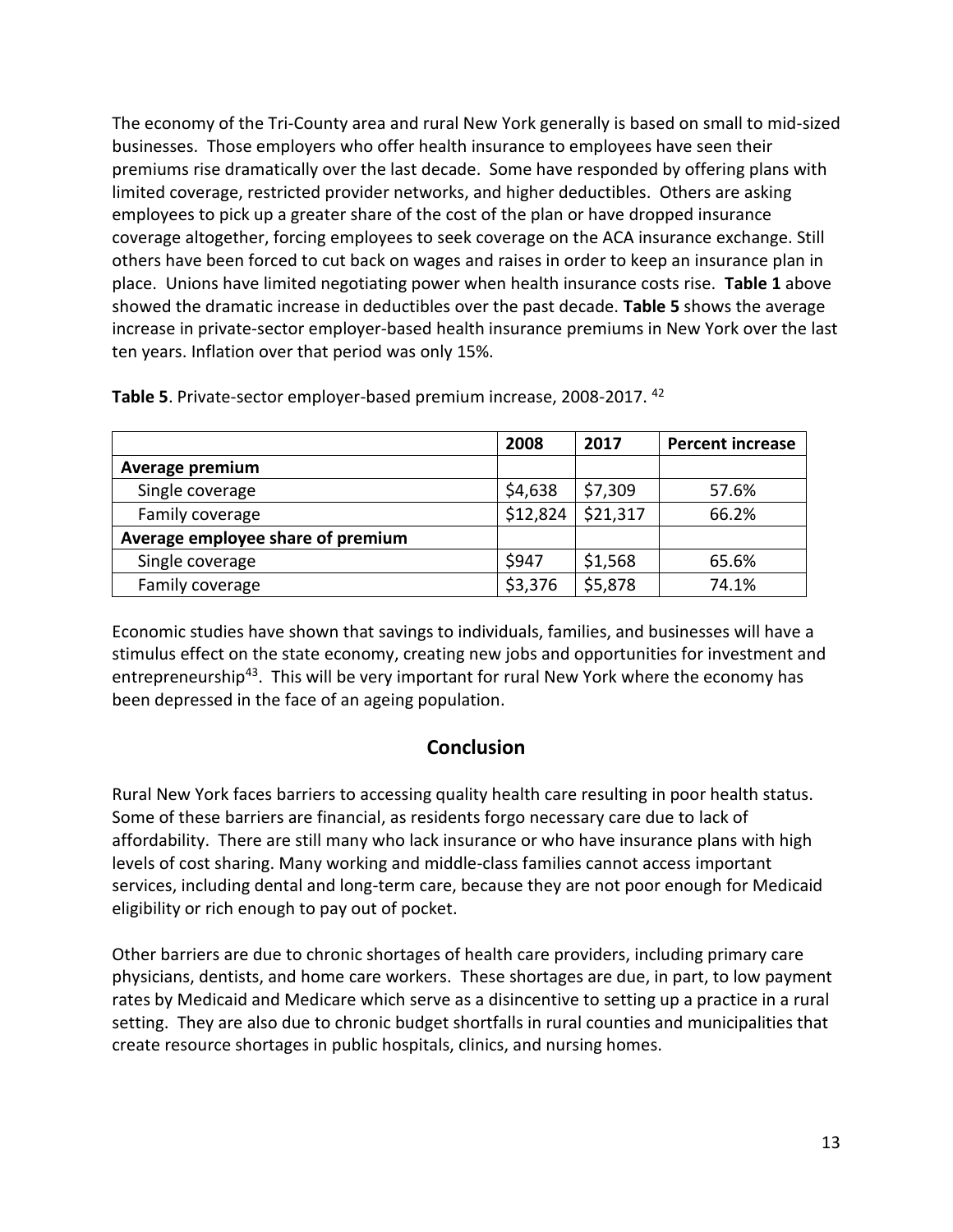The New York Health program is designed to address financial barriers to care by providing comprehensive coverage to all New York residents with no cost-sharing. The program will use progressive taxes based on the ability to pay to ensure that all New Yorkers can afford care. The program is also designed to address the sources of provider and resource shortages by assuring payments to all providers, setting payment levels that are sufficient to ensure an adequate supply of providers in rural areas, and directing facility spending to areas of need.

#### **Notes**

- 1. NYS Department of Health. (2014). DSRIP Workforce Information [\[Chartbooks\]](https://www.health.ny.gov/health_care/medicaid/redesign/dsrip/workforce_information.htm).
- 2. NYS Office of Mental Health (2016)[. Chapter Ten,](https://omh.ny.gov/omhweb/special-projects/dsrip/docs/chapter-10-tug-hill-seaway.pdf) DSRIP Needs Assessment, p. 520.
- 3. Gottfried, Richard. (2019) *NYS Assembly Bill A5248*, § Public Health Law. <https://legislation.nysenate.gov/pdf/bills/2019/A5248>
- 4. NYS Office of Mental Health. (2016). [Chapter Ten,](https://omh.ny.gov/omhweb/special-projects/dsrip/docs/chapter-10-tug-hill-seaway.pdf) Tug Hill Seaway DSRIP Region Needs Assessment, pp. 544-549.
- 5. Ibid.
- 6. NYS Department of Health. (2014). DSRIP Performance Chartbooks Region 7: Tug Hill Seaway Chartbook 1 [\[Chartbooks\]](https://www.health.ny.gov/health_care/medicaid/redesign/dsrip/performance_chartbooks.htm).
- 7. Ibid.
- 8. North Country Health Compass (2017). "ER Visits for Untreated Tooth Decay Are on the Rise". Retrieved from North Country Vitals [http://www.ncnyhealthcompass.org/content/sites/fortdrum/in\\_focus/Regional-Health-In-](http://www.ncnyhealthcompass.org/content/sites/fortdrum/in_focus/Regional-Health-In-Focus-Oral-Health.pdf)[Focus-Oral-Health.pdf](http://www.ncnyhealthcompass.org/content/sites/fortdrum/in_focus/Regional-Health-In-Focus-Oral-Health.pdf)
- 9. Li, X., Kolltveit, K. M., Tronstad, L., & Olsen, I. (2000). Systemic diseases caused by oral infection. *Clinical Microbiology Reviews*, *13*(4), pp. 547–558.
- 10. NYS Office of Mental Health (2016)[. Chapter Ten,](https://omh.ny.gov/omhweb/special-projects/dsrip/docs/chapter-10-tug-hill-seaway.pdf) DSRIP Needs Assessment, pp. 544-549.
- 11. NYS Office of Mental Health (2016)[. Chapter Ten,](https://omh.ny.gov/omhweb/special-projects/dsrip/docs/chapter-10-tug-hill-seaway.pdf) DSRIP Needs Assessment, p. 559.
- 12. NYS Office of Mental Health (2016)[. Chapter Ten,](https://omh.ny.gov/omhweb/special-projects/dsrip/docs/chapter-10-tug-hill-seaway.pdf) DSRIP Needs Assessment, p. 548.
- 13. Contino, Kevin (2017). "Framing the Opioid Epidemic," Fort Drum Regional Health Planning Organization PowerPoint presentation (SPARCS outpatient file, 2010-2014.) [http://www.ncnyhealthcompass.org/content/sites/fortdrum/Presentations/2017.07\\_-](http://www.ncnyhealthcompass.org/content/sites/fortdrum/Presentations/2017.07_-_%5BAlliance_for_Better_Communities%5D_Framing_the_Opioid_Epidemic.pdf) [\\_%5BAlliance\\_for\\_Better\\_Communities%5D\\_Framing\\_the\\_Opioid\\_Epidemic.pdf](http://www.ncnyhealthcompass.org/content/sites/fortdrum/Presentations/2017.07_-_%5BAlliance_for_Better_Communities%5D_Framing_the_Opioid_Epidemic.pdf)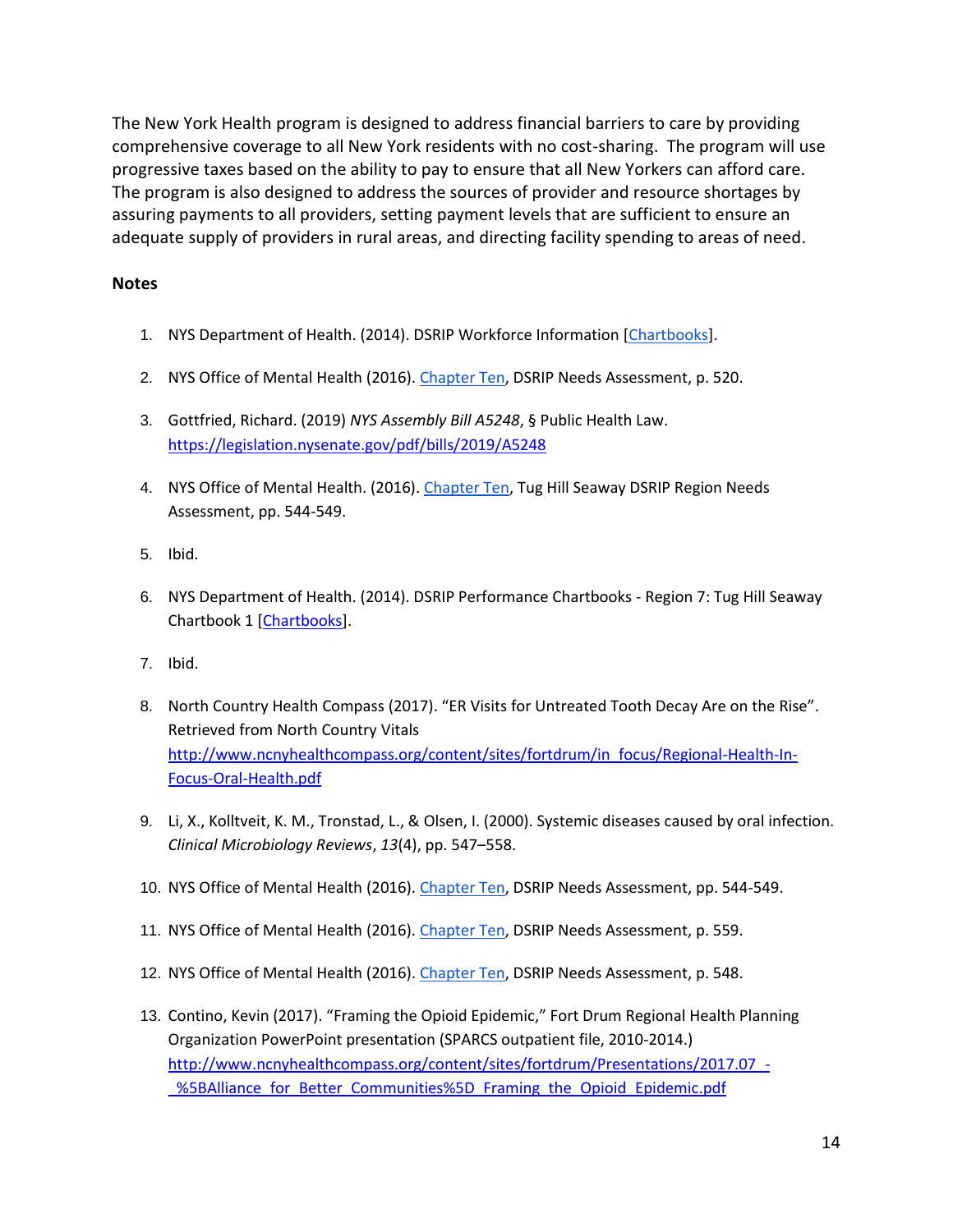- 14. NYS Office of Mental Health (2016)[. Chapter Ten,](https://omh.ny.gov/omhweb/special-projects/dsrip/docs/chapter-10-tug-hill-seaway.pdf) DSRIP Needs Assessment, p. 539.
- 15. NYS Office of Mental Health (2016)[. Chapter Ten,](https://omh.ny.gov/omhweb/special-projects/dsrip/docs/chapter-10-tug-hill-seaway.pdf) DSRIP Needs Assessment, pp. 528-539.
- 16. NYS Office of Mental Health (2016)[. Chapter Ten,](https://omh.ny.gov/omhweb/special-projects/dsrip/docs/chapter-10-tug-hill-seaway.pdf) DSRIP Needs Assessment, pp. 529-530.
- 17. Hart, G. (2018). "Labor Gap: Shortage of home health care aides is serious, agency says." *Adirondack Daily Enterprise*. [http://www.adirondackdailyenterprise.com/news/local](http://www.adirondackdailyenterprise.com/news/local-news/2018/04/labor-gap-shortage-of-home-health-care-aides-is-serious-agency-says/)[news/2018/04/labor-gap-shortage-of-home-health-care-aides-is-serious-agency-says/](http://www.adirondackdailyenterprise.com/news/local-news/2018/04/labor-gap-shortage-of-home-health-care-aides-is-serious-agency-says/)
- 18. Espinoza, R. (2015). "SURVEY: Home Care Worker Turnover Topped 60 Percent in 2014". Paraprofessional Healthcare Institute Inc. [website.](https://phinational.org/survey-home-care-worker-turnover-topped-60-percent-in-2014/)
- 19. Mahoney, J. (Mar. 4, 2017). "Home Health Aide Shortage Leaves Some Without Care". *Press-Republican*. Available at [https://www.pressrepublican.com/news/local\\_news/home-health](https://www.pressrepublican.com/news/local_news/home-health-aide-shortage-leaves-some-without-care/article_b7efa880-b482-5ddd-9db9-cc4b8063b4e3.html)[aide-shortage-leaves-some-without-care/article\\_b7efa880-b482-5ddd-9db9](https://www.pressrepublican.com/news/local_news/home-health-aide-shortage-leaves-some-without-care/article_b7efa880-b482-5ddd-9db9-cc4b8063b4e3.html) [cc4b8063b4e3.html](https://www.pressrepublican.com/news/local_news/home-health-aide-shortage-leaves-some-without-care/article_b7efa880-b482-5ddd-9db9-cc4b8063b4e3.html)
- 20. Gavurnik, Juraj. (2008). "The North Country in Statistical Profile". *Community and Rural Development Institute Reports*, Issue #5. [https://ecommons.cornell.edu/bitstream/handle/1813/55981/04-2008-](https://ecommons.cornell.edu/bitstream/handle/1813/55981/04-2008-Reports.pdf?sequence=1&isAllowed=y) [Reports.pdf?sequence=1&isAllowed=y](https://ecommons.cornell.edu/bitstream/handle/1813/55981/04-2008-Reports.pdf?sequence=1&isAllowed=y)
- 21. NYS Office of Mental Health (2016)[. Chapter Ten,](https://omh.ny.gov/omhweb/special-projects/dsrip/docs/chapter-10-tug-hill-seaway.pdf) DSRIP Needs Assessment, pp. 523-524.
- 22. Ibid.
- 23. Ibid.
- 24. Ibid.
- 25. NYS Office of Mental Health (2016)[. Chapter Ten,](https://omh.ny.gov/omhweb/special-projects/dsrip/docs/chapter-10-tug-hill-seaway.pdf) DSRIP Needs Assessment, p. 545.
- 26. Ibid.
- 27. North Country Health Compass (2016). "Tug Hill Seaway Region Community Health Assessment." p.24[. http://www.ncnyhealthcompass.org/content/sites/fortdrum/2016-](http://www.ncnyhealthcompass.org/content/sites/fortdrum/2016-18_CHAs/Regional_Community_Health_Assessment_Master_Document_v.2017.02.pdf) [18\\_CHAs/Regional\\_Community\\_Health\\_Assessment\\_Master\\_Document\\_v.2017.02.pdf](http://www.ncnyhealthcompass.org/content/sites/fortdrum/2016-18_CHAs/Regional_Community_Health_Assessment_Master_Document_v.2017.02.pdf)
- 28. NYS Office of Mental Health (2016)[. Chapter Ten,](https://omh.ny.gov/omhweb/special-projects/dsrip/docs/chapter-10-tug-hill-seaway.pdf) DSRIP Needs Assessment, 524.
- 29. Wilper, A. P., Woolhandler, S., Lasser, K. E., McCormick, D., Bor, D. H., & Himmelstein, D. U. (2009). "Health Insurance and Mortality in US Adults." *American Journal of Public Health*, *99*(12), pp. 2289–2295.<https://doi.org/10.2105/AJPH.2008.157685>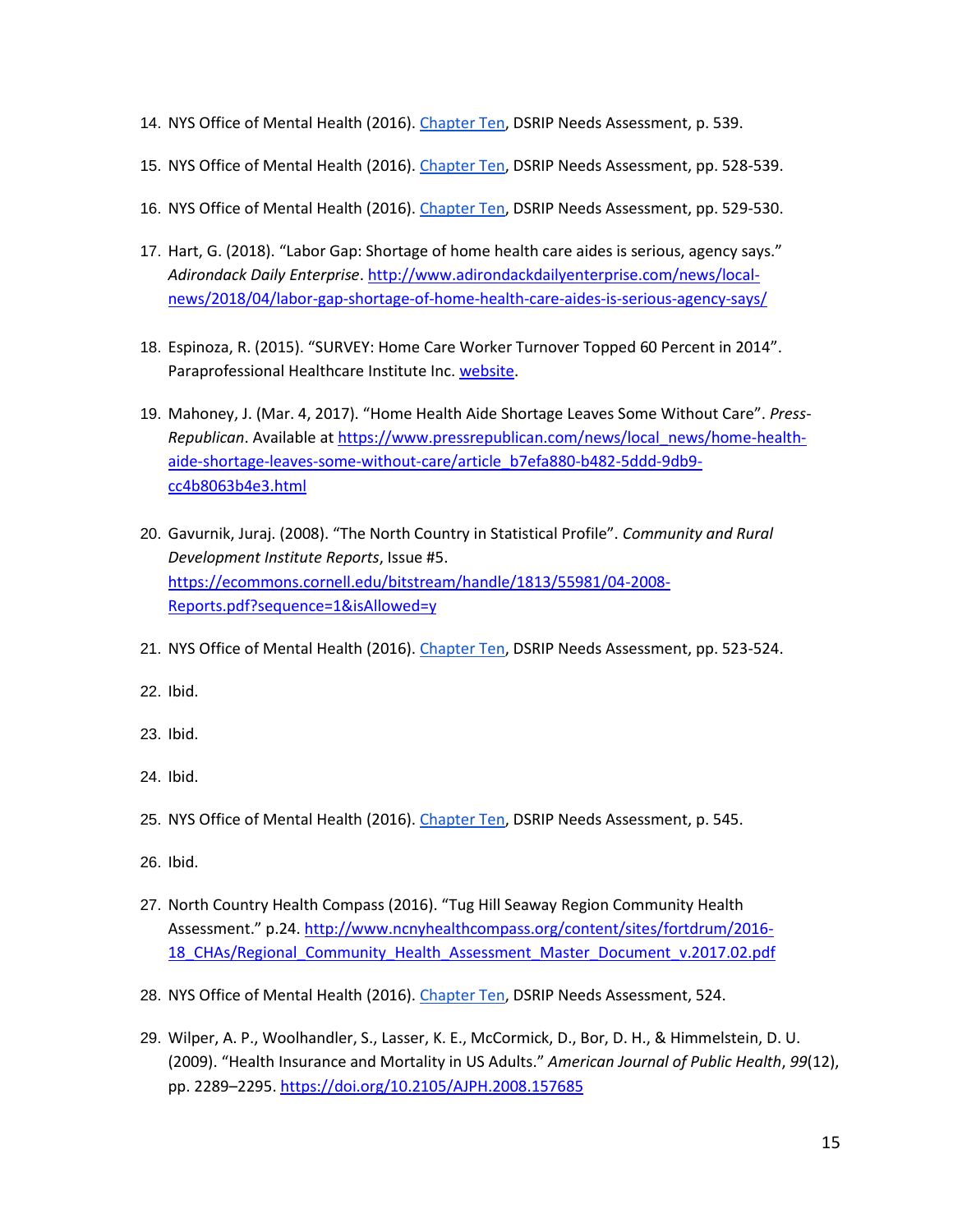30. Kaiser Family Foundation (2018). *Key facts about the uninsured population*[. website.](https://www.kff.org/uninsured/fact-sheet/key-facts-about-the-uninsured-population/)

31. Ibid.

- 32. Galvin, G. (Feb. 7, 2019). "87 million adults were uninsured or underinsured in 2018, survey says." *U.S. News and World Report.* [https://www.usnews.com/news/healthiest](https://www.usnews.com/news/healthiest-communities/articles/2019-02-07/lack-of-health-insurance-coverage-leads-people-to-avoid-seeking-care)[communities/articles/2019-02-07/lack-of-health-insurance-coverage-leads-people-to-avoid](https://www.usnews.com/news/healthiest-communities/articles/2019-02-07/lack-of-health-insurance-coverage-leads-people-to-avoid-seeking-care)[seeking-care](https://www.usnews.com/news/healthiest-communities/articles/2019-02-07/lack-of-health-insurance-coverage-leads-people-to-avoid-seeking-care)
- 33. Agency for Healthcare Research and Quality, U.S. Department of Health and Human Services. (2018). "Medical Expenditure Panel Survey." [Https://meps.ahrq.gov/mepsweb/data\\_stats/quick\\_tables\\_search.jsp?component=2&subcomp](https://meps.ahrq.gov/mepsweb/data_stats/quick_tables_search.jsp?component=2&subcomponent=2) [onent=2](https://meps.ahrq.gov/mepsweb/data_stats/quick_tables_search.jsp?component=2&subcomponent=2)
- 34. North Country Health Compass. (2018). "2018 Community Health Survey of Adult Residents." [http://www.ncnyhealthcompass.org/content/sites/fortdrum/Reports/2018\\_Jeff-Lewis-](http://www.ncnyhealthcompass.org/content/sites/fortdrum/Reports/2018_Jeff-Lewis-StLaw_CHS_FINAL_STUDY_REPORT_9-18-18.%5B1%5D.pdf)[StLaw\\_CHS\\_FINAL\\_STUDY\\_REPORT\\_9-18-18.%5B1%5D.pdf](http://www.ncnyhealthcompass.org/content/sites/fortdrum/Reports/2018_Jeff-Lewis-StLaw_CHS_FINAL_STUDY_REPORT_9-18-18.%5B1%5D.pdf)
- 35. Centers for Medicare and Medicaid Services. (2019). "Medicare costs at a glance."Medicare.gov.
- 36. Genworth Financial. (2015). "Genworth 2015 cost of care survey New York". Stamford, CT. [www.genworth.com/dam/Americas/US/PDFs/Consumer/corporate/cost-of](http://www.genworth.com/dam/Americas/US/PDFs/Consumer/corporate/cost-of-care/118928NY_040115_gnw.pdf)[care/118928NY\\_040115\\_gnw.pdf](http://www.genworth.com/dam/Americas/US/PDFs/Consumer/corporate/cost-of-care/118928NY_040115_gnw.pdf)
- 37. Khazan, O. (August 2014). "Why are there so few doctors in rural America?" *The Atlantic Magazine*. [https://www.theatlantic.com/health/archive/2014/08/why-wont-doctors](https://www.theatlantic.com/health/archive/2014/08/why-wont-doctors-move-to-rural-america/379291/)[move-to-rural-america/379291/](https://www.theatlantic.com/health/archive/2014/08/why-wont-doctors-move-to-rural-america/379291/)
- 38. University of Wisconsin-Madison School of Medicine and Public Health. (2019). "Program helps address shortage of physicians in rural areas." [https://news.wisc.edu/program-helps](https://news.wisc.edu/program-helps-address-shortage-of-physicians-in-rural-areas/)[address-shortage-of-physicians-in-rural-areas/](https://news.wisc.edu/program-helps-address-shortage-of-physicians-in-rural-areas/)
- 39. County tax tables based on data from the New York State Comptroller's Office.
- 40. NYS Office of Mental Health (2016)[. Chapter Ten,](https://omh.ny.gov/omhweb/special-projects/dsrip/docs/chapter-10-tug-hill-seaway.pdf) DSRIP Needs Assessment, pp. 523-524
- 41. Tax tables are based on a synthesis of Liu, J. et al. (2018). *An Assessment of the New York Health Act*. RAND Corporation report, esp. Figure 5.4 and Appendix B [https://www.rand.org/pubs/research\\_reports/RR2424.html](https://www.rand.org/pubs/research_reports/RR2424.html) and Rodberg, L. (2018). *Summary and Evaluation of the RAND Corporation's Assessment of the New York Health Act,* pp. 11-13. [www.infoshare.org/main/Summary\\_and\\_Evaluation\\_of\\_the\\_RAND\\_report\\_-\\_LRodberg.pdf](http://www.infoshare.org/main/Summary_and_Evaluation_of_the_RAND_report_-_LRodberg.pdf)